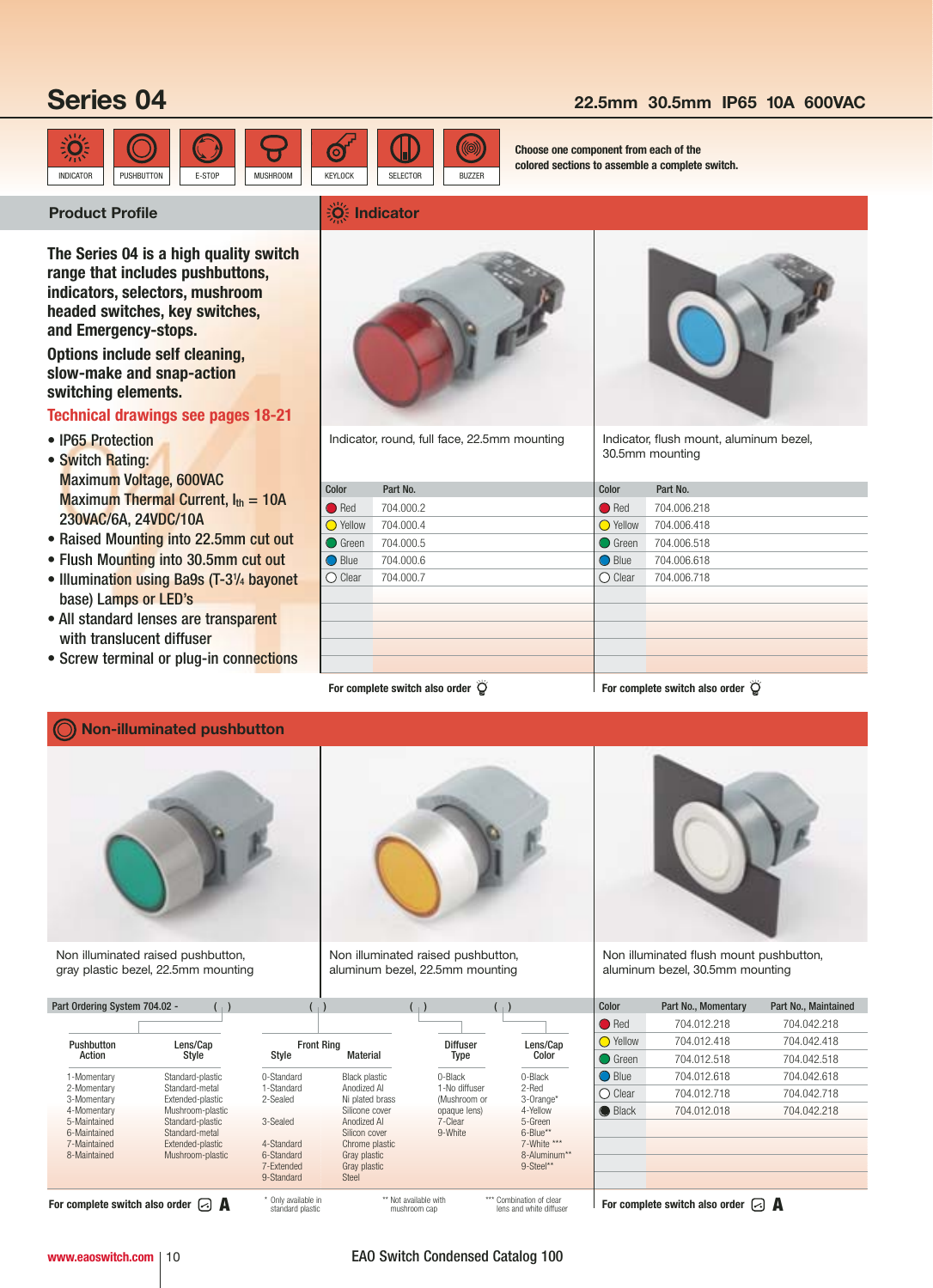# **Series 04**

BLOCK LED ACCESSORIES

**Choose one component from each of the colored sections to assemble a complete switch.**  $\left|\left| \bullet \right| \right|$ For other options or further information please contact EAO Switch directly.

**Illuminated pushbutton**



Illuminated raised pushbutton, gray plastic bezel, 22.5mm mounting

### Part Ordering System 704.01 - (  $\begin{pmatrix} 1 \end{pmatrix}$  ( ) ( ) ( ) ( )

| Pushbutton                                                                                                                                                               | Lens                                                                                                                                                         | <b>Termination</b>                                                                                                                      | <b>Front Ring</b>                                                                                        |                                                                                                                                                                           | Diffuser*          | Lens                                                                                                                                                          |
|--------------------------------------------------------------------------------------------------------------------------------------------------------------------------|--------------------------------------------------------------------------------------------------------------------------------------------------------------|-----------------------------------------------------------------------------------------------------------------------------------------|----------------------------------------------------------------------------------------------------------|---------------------------------------------------------------------------------------------------------------------------------------------------------------------------|--------------------|---------------------------------------------------------------------------------------------------------------------------------------------------------------|
| Action                                                                                                                                                                   | Style                                                                                                                                                        | Style                                                                                                                                   | <b>Material</b>                                                                                          |                                                                                                                                                                           | Type               | Color                                                                                                                                                         |
| 1-Momentary<br>2-Momentary<br>3-Momentary<br>4-Momentary<br>5-Maintained<br>6-Maintained<br>7-Maintained<br>8-Maintained<br>9-Momentary<br>10-Momentary<br>11-Maintained | Standard<br>Standard<br><b>Fxtended</b><br><b>Fxtended</b><br>Standard<br>Standard<br><b>Extended</b><br><b>Extended</b><br>Mushroom<br>Mushroom<br>Mushroom | Screw<br>$0.250"$ Q.C.<br>Screw<br>$0.250"$ Q.C.<br>Screw<br>$0.250"$ Q.C.<br>Screw<br>$0.250"$ Q.C.<br>Screw<br>$0.250"$ Q.C.<br>Screw | 0-Standard<br>1-Standard<br>2-Sealed<br>3-Sealed<br>4-Standard<br>6-Standard<br>7-Extended<br>9-Standard | <b>Black plastic</b><br>Anodized Al<br>Ni plated brass<br>Silicon cover<br>Anodized Al<br>Silicon cover<br>Chrome plastic<br>Gray plastic<br>Gray plastic<br><b>Steel</b> | 7-Clear<br>9-White | 2-Transparent red<br>3-Transparent orange<br>4-Transparent vellow<br>5-Transparent green<br>6-Transparent blue<br>7-White (uses clear<br>lens/white diffuser) |



Illuminated raised pushbutton, aluminum bezel, 22.5mm mounting

\*White translucent for incandescent lamps and clear knurled for neon



Illuminated flush mount pushbutton, aluminum bezel, 30.5mm mounting

| Color             | Part No., Momentary | Part No., Maintained |
|-------------------|---------------------|----------------------|
| $\bullet$ Red     | 704.032.218         | 704.062.218          |
| $\bigcirc$ Yellow | 704.032.418         | 704.062.418          |
| $\bigcap$ Green   | 704.032.518         | 704.062.518          |
| ◯ Blue            | 704.032.618         | 704.062.618          |
| Clear             | 704.032.718         | 704.062.718          |
|                   |                     |                      |
|                   |                     |                      |
|                   |                     |                      |
|                   |                     |                      |
|                   |                     |                      |
|                   |                     |                      |

**For complete switch also order**  $\boxdot$   $\stackrel{\sim}{\otimes}$   $\stackrel{\sim}{\bullet}$  \*White translucent for incandescent lamps and clear knurled for neon<br> **For complete switch also order**  $\boxdot$   $\stackrel{\sim}{\otimes}$  **A** 

### **Illuminated pushbutton**



Illuminated raised pushbutton, gray plastic bezel, 22.5mm mounting



Illuminated raised pushbutton, aluminum bezel, 22.5mm mounting

| Pushbutton<br>Action | Lighted or<br>Unlighted | <b>Film</b><br>Insert | Lamp<br>Holder                      | <b>Bezel</b><br>Color | Lens<br>Color |
|----------------------|-------------------------|-----------------------|-------------------------------------|-----------------------|---------------|
| 0-Momentary          | Lighted                 | With                  | 0-No lamp holder                    | 0-Black               | 0-Black       |
| 1-Momentary          | Lighted                 | Without               | 1-Lamp holder screw terminals       | 4-Chrome              | 2-Red         |
| 2-Momentary          | Unlighted               | With                  | 2-Lamp holder 0.250" Q.C. terminals | 6-Light gray          | 3-Orange      |
| 3-Momentary          | Unlighted               | Without               |                                     |                       | 4-Yellow      |
| 4-Maintained         | Lighted                 | With                  |                                     |                       | 5-Green       |
| 5-Maintained         | Lighted                 | Without               |                                     |                       | 6-Blue        |
| 6-Maintained         | Unlighted               | With                  |                                     |                       | 7-White*      |
| 7-Maintained         | Unlighted               | Without               |                                     |                       |               |

### \*Combination of clear lens and white diffuser **For complete switch also order**  $\odot$   $\overset{\leftrightarrow}{\mathbf{Q}}$  **A**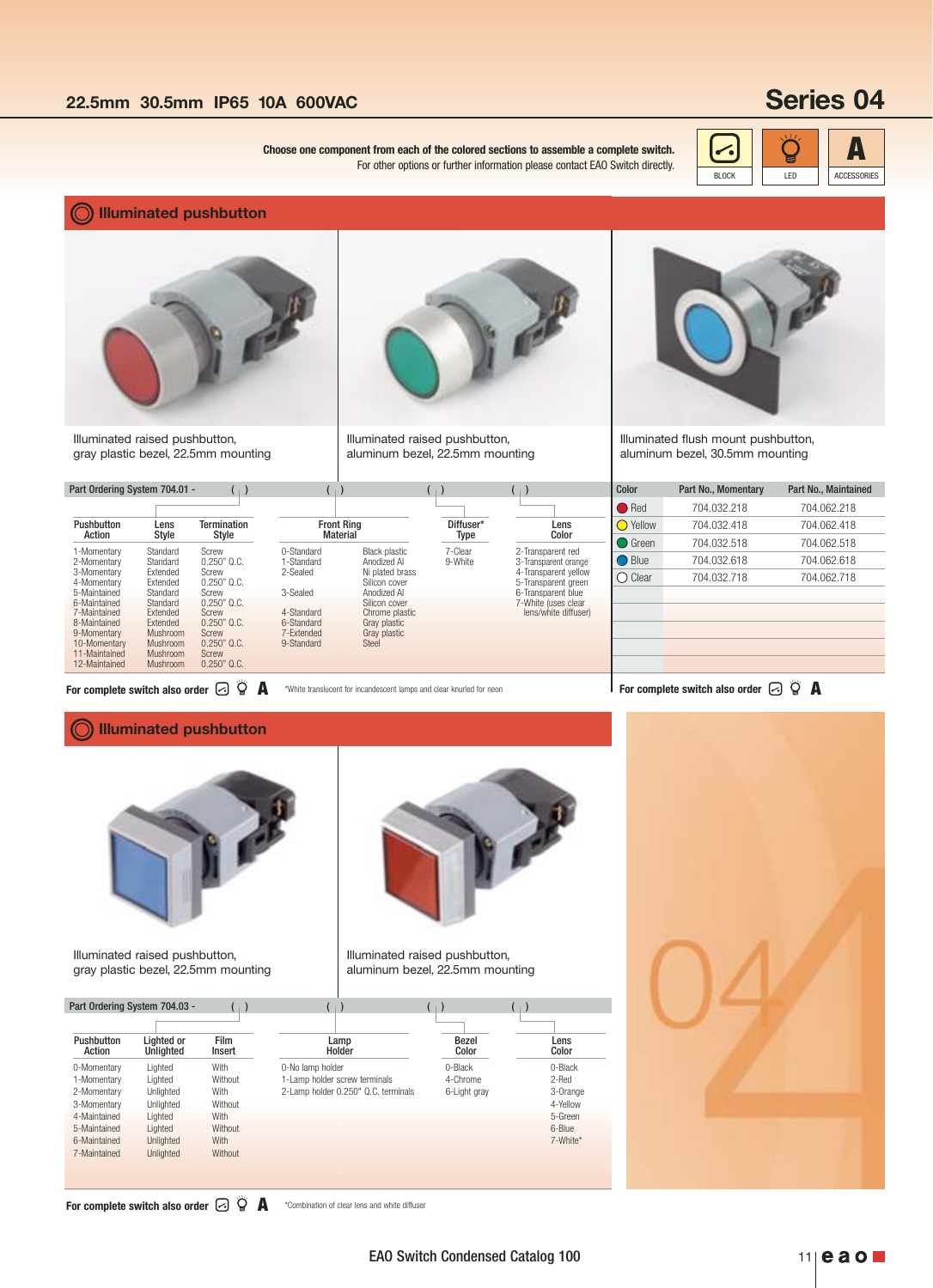# **Series 04 22.5mm 30.5mm IP65 10A 600VAC**



**Choose one component from each of the colored sections to assemble a complete switch.**

### **Emergency-stop switch**



Emergency-stop, twist release, 37mm diameter, foolproof to EN 60947-5-1 and EN 418, use slow-make switching elements



Emergency-stop, key release, 37mm diameter, foolproof to EN 60947-5-1 and EN 418, use slow-make switching elements



Emergency-stop, twist release, mushroom head, 40mm diameter, use slow-make switching elements

| Part No.                                   | Part No.                                   | Part No.  | <b>Front Ring</b> | <b>Markings</b>    |
|--------------------------------------------|--------------------------------------------|-----------|-------------------|--------------------|
| 704.064.2                                  | 704.066.2                                  | 704.074.2 | Gray plastic      | Directional arrows |
|                                            |                                            | 704.075.2 | Anodized aluminum | Directional arrows |
|                                            |                                            |           |                   |                    |
|                                            |                                            |           |                   |                    |
|                                            |                                            |           |                   |                    |
|                                            |                                            |           |                   |                    |
|                                            |                                            |           |                   |                    |
|                                            |                                            |           |                   |                    |
| For emergency stop applications, a maximum | For emergency stop applications, a maximum |           |                   |                    |
| of 2 switching elements can be used        | of 2 switching elements can be used        |           |                   |                    |
|                                            |                                            |           |                   |                    |

**For complete switch also order A**

**A** For complete switch also order **A** 

### **Mushroom headed pushbutton Keylock switch** රා  $1/\hat{+}\times^8$   $2\leftarrow\!\!\!\!\times\right\{\times}$  Keylock switch  $3/\hat{+}\times^8$  $\mathring{\Uparrow}$ Mushroom headed pushbutton, plastic bezel Keylock switch 2 position, C Angel  $3 \rightarrow \rightarrow$ <sup>8</sup> 4 C B and aluminum bezel, 22.5mm mounting, raised, 22.5mm mounting 2 position, flush mount, function momentary 30.5mm mounting Mom 42° Maint 90° Mom 42° Maint 90° Color Part No., Plastic Part No., Aluminum Drawing Part No. Action Key rem. **Drawing Part No.** Action Key rem. ● Red 704.070.2 704.071.2 1 704.123.0 Momentary A 3 704.123.018 Momentary A O Yellow 704.070.4 704.071.4 2 704.121.0 Maintained C 4 704.121.018 Maintained C **●** Green 704.070.5 704.071.5 ● Black 704.070.0 704.071.0 Maintained versions available as well

**For complete switch also order A**

**For complete switch also order A For complete switch also order A**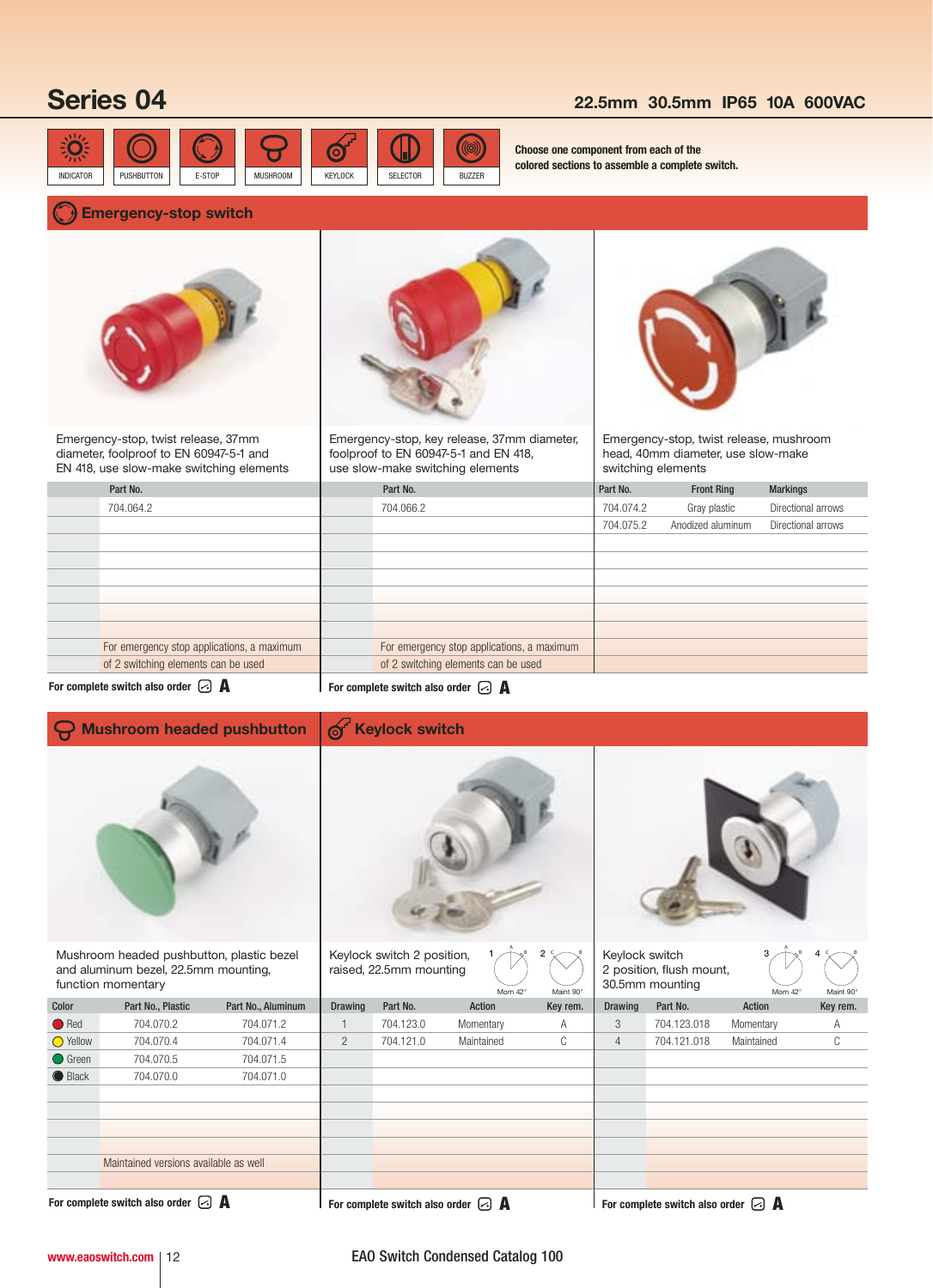# **22.5mm 30.5mm IP65 10A 600VAC Series 04**

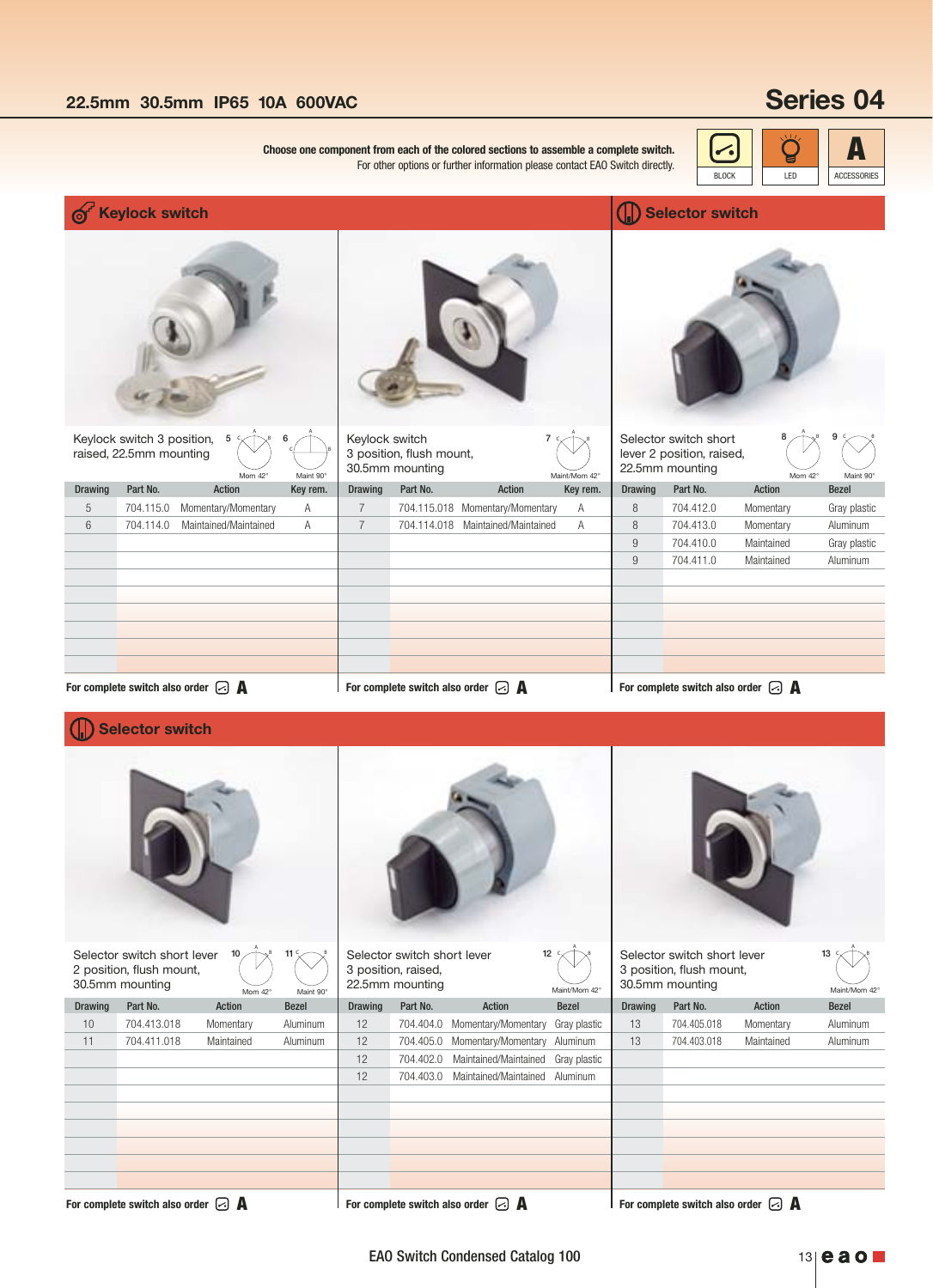# **Series 04 22.5mm 30.5mm IP65 10A 600VAC**



**Choose one component from each of the colored sections to assemble a complete switch.**

# **Selector switch**

|                | Selector switch long<br>lever 2 position, raised,<br>22.5mm mounting      | 14                | 15                        |                | Selector switch long lever<br>2 position, flush mount,<br>30.5mm mounting | 16                                                                                           | 17                        |                | Selector switch long<br>lever 3 position, raised,<br>22.5mm mounting |                                                      | 18                            |
|----------------|---------------------------------------------------------------------------|-------------------|---------------------------|----------------|---------------------------------------------------------------------------|----------------------------------------------------------------------------------------------|---------------------------|----------------|----------------------------------------------------------------------|------------------------------------------------------|-------------------------------|
| <b>Drawing</b> | Part No.                                                                  | Mom 42°<br>Action | Maint 90°<br><b>Bezel</b> | <b>Drawing</b> | Part No.                                                                  | Mom 42°<br>Action                                                                            | Maint 90°<br><b>Bezel</b> | <b>Drawing</b> | Part No.                                                             | Action                                               | Maint/Mom 42°<br><b>Bezel</b> |
| 14             | 704.102.0                                                                 | Momentary         | Gray plastic              | 16             | 704.103.018                                                               | Momentary                                                                                    | Aluminum                  | 18             | 704.094.0                                                            | Momentary                                            | Gray plastic                  |
| 14             | 704.103.0                                                                 | Momentary         | Aluminum                  | 17             | 704.101.018                                                               | Maintained                                                                                   | Aluminum                  | 18             | 704.095.0                                                            | Momentary                                            | Aluminum                      |
| 15             | 704.100.0                                                                 | Maintained        | Gray plastic              |                |                                                                           |                                                                                              |                           | 18             | 704.092.0                                                            | Maintained                                           | Gray plastic                  |
| 15             | 704.101.0                                                                 | Maintained        | Aluminum                  |                |                                                                           |                                                                                              |                           | 18             | 704.093.0                                                            | Maintained                                           | Aluminum                      |
|                | For complete switch also order $\lceil \cdot \rceil$                      |                   |                           |                | For complete switch also order $\lceil \cdot \rceil$                      |                                                                                              |                           |                |                                                                      | For complete switch also order $\lceil \cdot \rceil$ |                               |
|                | <b>Selector switch</b>                                                    |                   |                           |                | <b>Buzzer</b>                                                             |                                                                                              |                           |                |                                                                      |                                                      |                               |
|                |                                                                           |                   |                           |                |                                                                           |                                                                                              |                           |                |                                                                      |                                                      |                               |
|                |                                                                           |                   |                           |                |                                                                           |                                                                                              |                           |                |                                                                      |                                                      |                               |
|                | Selector switch long<br>lever 3 position, flush mount,<br>30.5mm mounting |                   | 19<br>Maint/Mom 42°       |                |                                                                           | Buzzer, plastic bezel, raised, 22.5mm mounting,<br>24VDC, $95dB \pm 8$ at a distance of 0.1m |                           |                | 30.5mm mounting, 24VDC, IP40,<br>$95dB \pm 8$ at a distance of 0.1m  | Buzzer, plastic bezel, flush mount,                  |                               |
| <b>Drawing</b> | Part No.                                                                  | Action            | <b>Bezel</b>              |                | Part No.                                                                  | Front finish                                                                                 |                           |                | Part No.                                                             | Front finish                                         |                               |
| 19             | 704.095.018                                                               | Momentary         | Aluminum                  |                | 14-810.002                                                                | <b>Black plastic</b>                                                                         |                           |                | 14-810.910                                                           | <b>Black plastic</b>                                 |                               |
| 19             | 704.093.018                                                               | Maintained        | Aluminum                  |                | 14-810.902                                                                |                                                                                              | Chromium-plated           |                | 14-810.918                                                           |                                                      | Chromium-plated               |
|                |                                                                           |                   |                           |                |                                                                           |                                                                                              |                           |                |                                                                      |                                                      |                               |
|                |                                                                           |                   |                           |                |                                                                           |                                                                                              |                           |                |                                                                      |                                                      |                               |
|                |                                                                           |                   |                           |                |                                                                           |                                                                                              |                           |                |                                                                      |                                                      |                               |
|                |                                                                           |                   |                           |                |                                                                           |                                                                                              |                           |                |                                                                      |                                                      |                               |

**For complete switch also order A**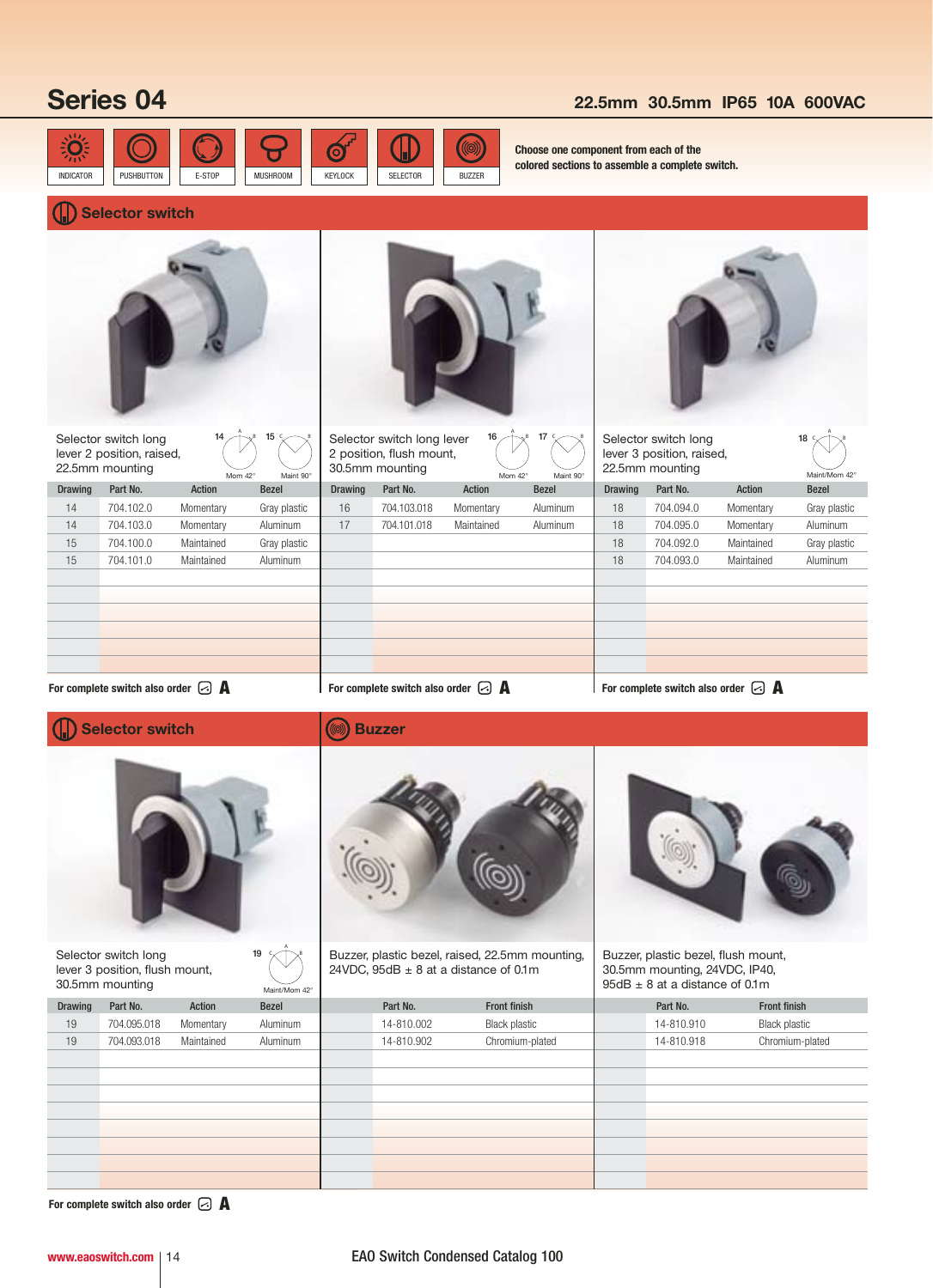**Choose one component from each of the colored sections to assemble a complete switch.**  $\left|\left|\bullet\right|\right|$ For other options or further information please contact EAO Switch directly.





Contact block, screw terminal, snap-action with silver self-cleaning contacts



Contact block, screw terminal, slow-make (positive-break) with silver forced opening contacts





LED, Ba9s (T-31/4 bayonet base), single chip, 6 Volt and 12 Volt

| Part No.                    | <b>Contact type</b> | Part No.  | <b>Contact type</b> | Color              | Part No.     | Voltage        |
|-----------------------------|---------------------|-----------|---------------------|--------------------|--------------|----------------|
| 704.900.1                   | 1 <sub>NO</sub>     | 704.910.2 | 1NC                 | $\blacksquare$ Red | 10-2506.1082 | 6VDC, 17mA     |
| 704.900.2                   | 1 <sub>NC</sub>     | 704.910.4 | 2NC                 | <b>O</b> Yellow    | 10-2506.1084 | 6VDC, 17mA     |
| 704.900.3                   | <b>2NO</b>          | 704.910.5 | 1NO/1NC             | $\bigcirc$ Green   | 10-2506.1085 | 6VDC, 17mA     |
| 704.900.4                   | 2NC                 | 704.910.1 | 1 <sub>N</sub> O    | $\bigcirc$ Blue    | 10-2506.1086 | 6VDC, 17mA     |
| 704.900.5                   | 1NO/1NC             | 704.910.2 | <b>2NO</b>          | $\bigcirc$ White   | 10-2506.1089 | 6VDC, 17mA     |
|                             |                     |           |                     | $\blacksquare$ Red | 10-2509.1142 | 12VAC/DC, 16mA |
|                             |                     |           |                     | ◯ Yellow           | 10-2509.1144 | 12VAC/DC, 16mA |
|                             |                     |           |                     | $\bigcirc$ Green   | 10-2509.1145 | 12VAC/DC, 7mA  |
| Not recommended for         |                     |           |                     | $\bigcirc$ Blue    | 10-2509.1146 | 12VAC/DC, 16mA |
| Emergency-stop applications |                     |           |                     | $\bigcirc$ White   | 10-2509.1149 | 12VAC/DC, 16mA |
|                             |                     |           |                     |                    |              |                |

For complete switch also order  $\circledcirc \odot \ominus \circ' \circledcirc \blacksquare$  For complete switch also order  $\circledcirc \odot \ominus \circ' \circledcirc \blacksquare$ 

### **LED**



LED, Ba9s, single chip, (T-31/4 bayonet base) 24 Volt and 28 Volt





LED, Ba9s, (T-31/4 bayonet base) single chip, 48 Volt

10-2519.1052 48VAC/DC, 8mA 10-2519.1054 48VAC/DC, 8mA 10-2519.1055 48VAC/DC, 4mA 10-2519.1056 48VAC/DC, 8mA 10-2519.1059 48VAC/DC, 8mA



LED, Ba9s, (T-31/4 bayonet base) single chip, 130 Volt and 230 Volt

| Color            | Part No.     | Voltage      |
|------------------|--------------|--------------|
| ● Red            | 10-2H24.2052 | 130VAC / 5mA |
| ◯ Yellow         | 10-2H24.2054 | 130VAC / 5mA |
| ◯ Green          | 10-2H24.2055 | 130VAC / 3mA |
| ◯ Blue           | 10-2H24.2056 | 130VAC / 5mA |
| $\bigcirc$ White | 10-2H24.2059 | 130VAC / 5mA |
| <b>Red</b>       | 10-2H25.2042 | 230VAC / 3mA |
| ◯ Yellow         | 10-2H25.2044 | 230VAC / 3mA |
| $\bigcirc$ Green | 10-2H25.2045 | 230VAC / 2mA |
| ◯ Blue           | 10-2H25.2046 | 230VAC / 3mA |
| White            | 10-2H25.2049 | 230VAC / 3mA |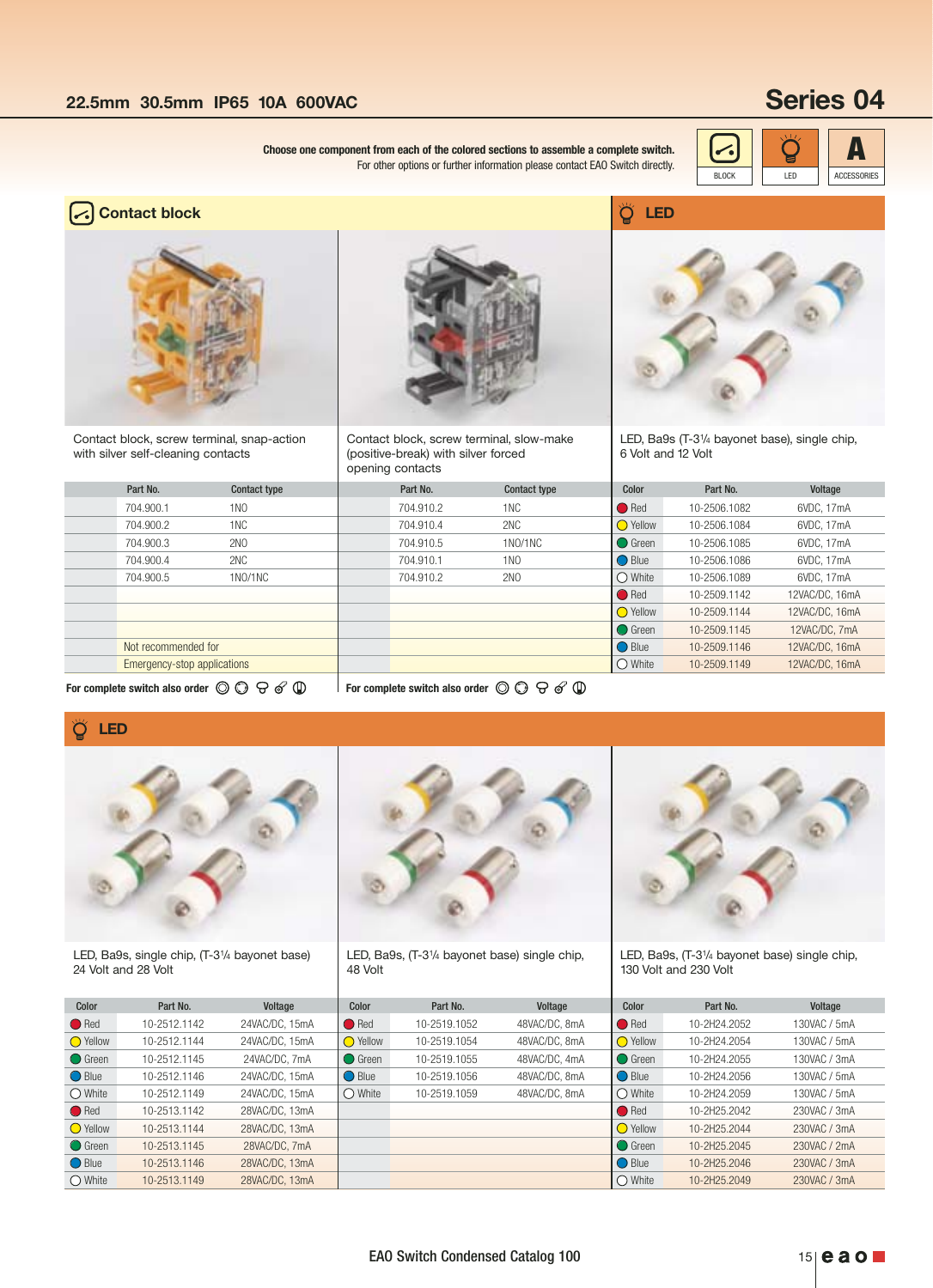# **Series 04 22.5mm 30.5mm IP65 10A 600VAC**



**Choose one component from each of the colored sections to assemble a complete switch.**

## **Accessories A**



Lens cap, round, transparent, plastic for raised and flush indicators with bezel and pushbutton actuators



Protective cover, raised pushbutton



Protective front ring with silicon membrane for raised or flush mount pushbutton, natural anodized aluminum

| Color            | Part No.                              | Part No. | <b>Comment</b>                    | Part No. | Size                                        |
|------------------|---------------------------------------|----------|-----------------------------------|----------|---------------------------------------------|
| Red              | 704.602.2                             |          | 704.925.0 for pushbuttons         |          | 704.600.3 29mm Ø for raised pushbutton      |
| ◯ Yellow         | 704.602.4                             |          | 704.925.3 for selector with short |          | 704.955.3 35mm Ø for flush mount pushbutton |
| ◯ Green          | 704.602.5                             |          | lever with "self return"          |          |                                             |
| ◯ Blue           | 704.602.6                             |          |                                   |          |                                             |
| $\bigcirc$ Clear | 704.602.7                             |          |                                   |          |                                             |
|                  |                                       |          |                                   |          |                                             |
|                  |                                       |          |                                   |          |                                             |
|                  |                                       |          |                                   |          |                                             |
|                  | For complete lens also order diffuser |          |                                   |          |                                             |
|                  | 704.609.9 (see page 21)               |          |                                   |          |                                             |
|                  |                                       |          |                                   |          |                                             |

# **Accessories A**



Emergency-stop protective shroud, yellow painted aluminum with 22.5mm mounting hole



Emergency-stop switch label, 60mm diameter, English, French and German with adhesive backing



Emergency-stop switch enclosure with 22.5mm mounting hole

|                             |           | $\tilde{}$                   |                |           |  |
|-----------------------------|-----------|------------------------------|----------------|-----------|--|
| Part No.                    | Part No.  | <b>Markings</b>              | Image          | Part No.  |  |
| Contact EAO Switch directly | 704.963.6 | Emergency stop               |                | 704.945.0 |  |
|                             | 704.963.5 | Not Aus                      | $\overline{2}$ | 704.945.6 |  |
|                             | 704.963.7 | Arret D'urgence              |                |           |  |
|                             | 44-950    | <b>Blank</b>                 |                |           |  |
|                             |           |                              |                |           |  |
|                             |           |                              |                |           |  |
|                             |           |                              |                |           |  |
|                             |           |                              |                |           |  |
|                             |           | 90mm versions also available |                |           |  |
|                             |           |                              |                |           |  |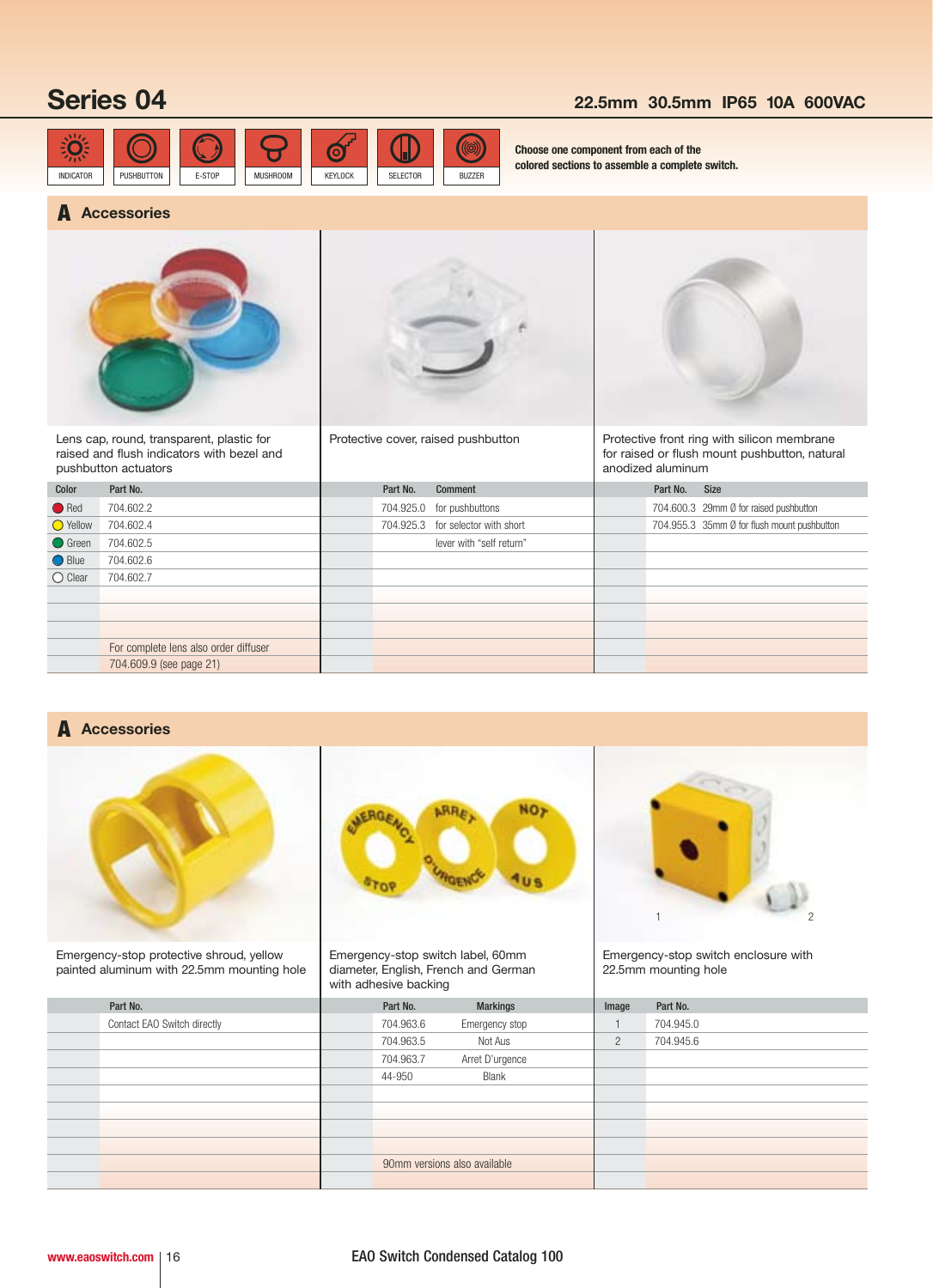# **22.5mm 30.5mm IP65 10A 600VAC <b>Series 04**

**Choose one component from each of the colored sections to assemble a complete switch.**  $\left[\bigodot\right]$ For other options or further information please contact EAO Switch directly.



## **Accessories A**

Blanking plate







Lens, LED and lamp remover

| <b>Mounting hole</b><br>Part No. | Part No.  | Part No.  |
|----------------------------------|-----------|-----------|
| 22.5mm Ø<br>704.960.7            | 704.955.0 | 700.006.0 |
| 30.5mm Ø<br>704.964.8            | 704.955.1 |           |
|                                  |           |           |
|                                  |           |           |
|                                  |           |           |
|                                  |           |           |
|                                  |           |           |
|                                  |           |           |
|                                  |           |           |
|                                  |           |           |

## **Accessories A**



Legend plate, adhesive, natural anodized aluminum finish for raised and flush mount pushbuttons





Label for front bezel set for 22.5 and 30.5mm flush mount with label support, self adhesive

1 2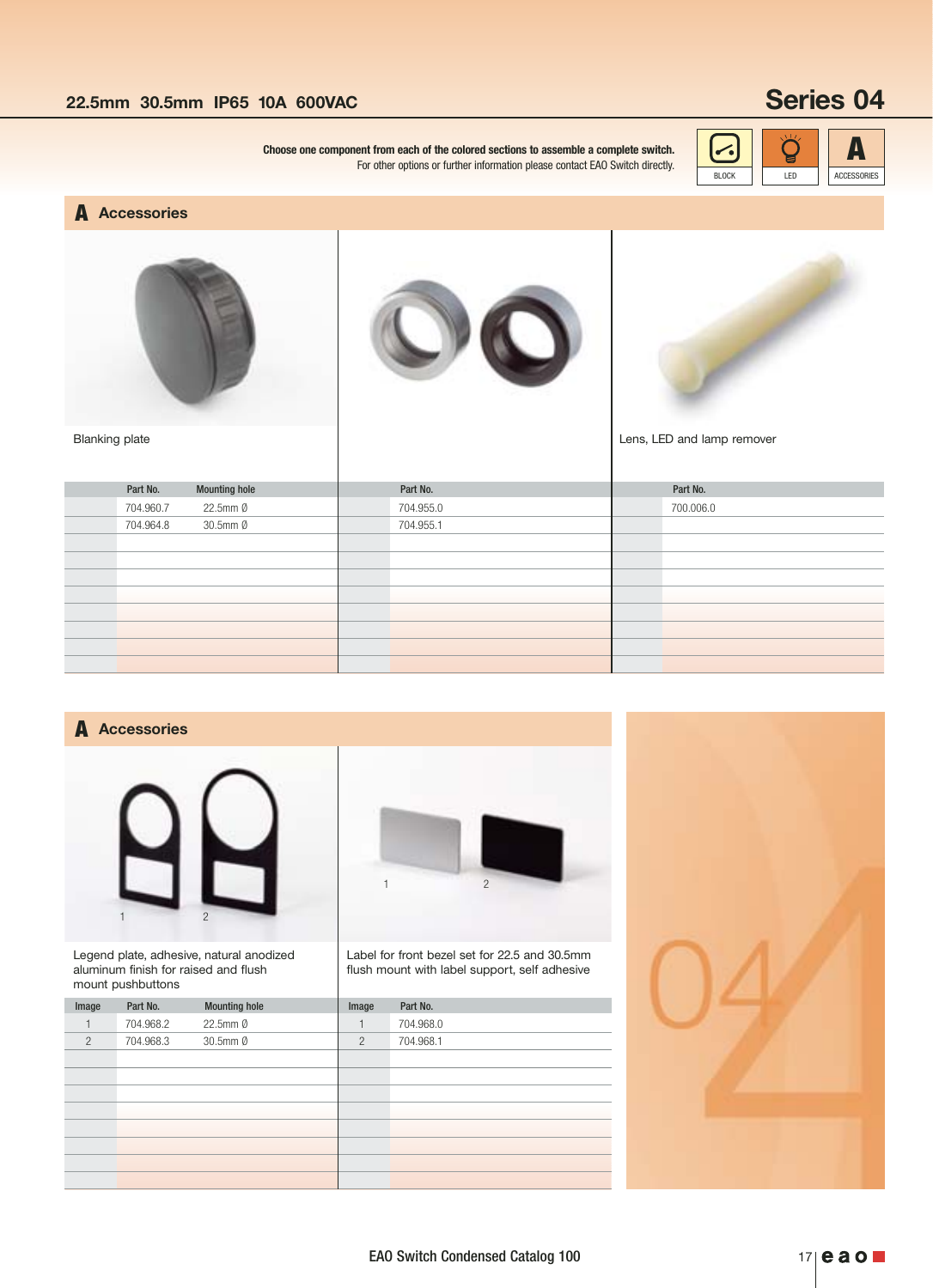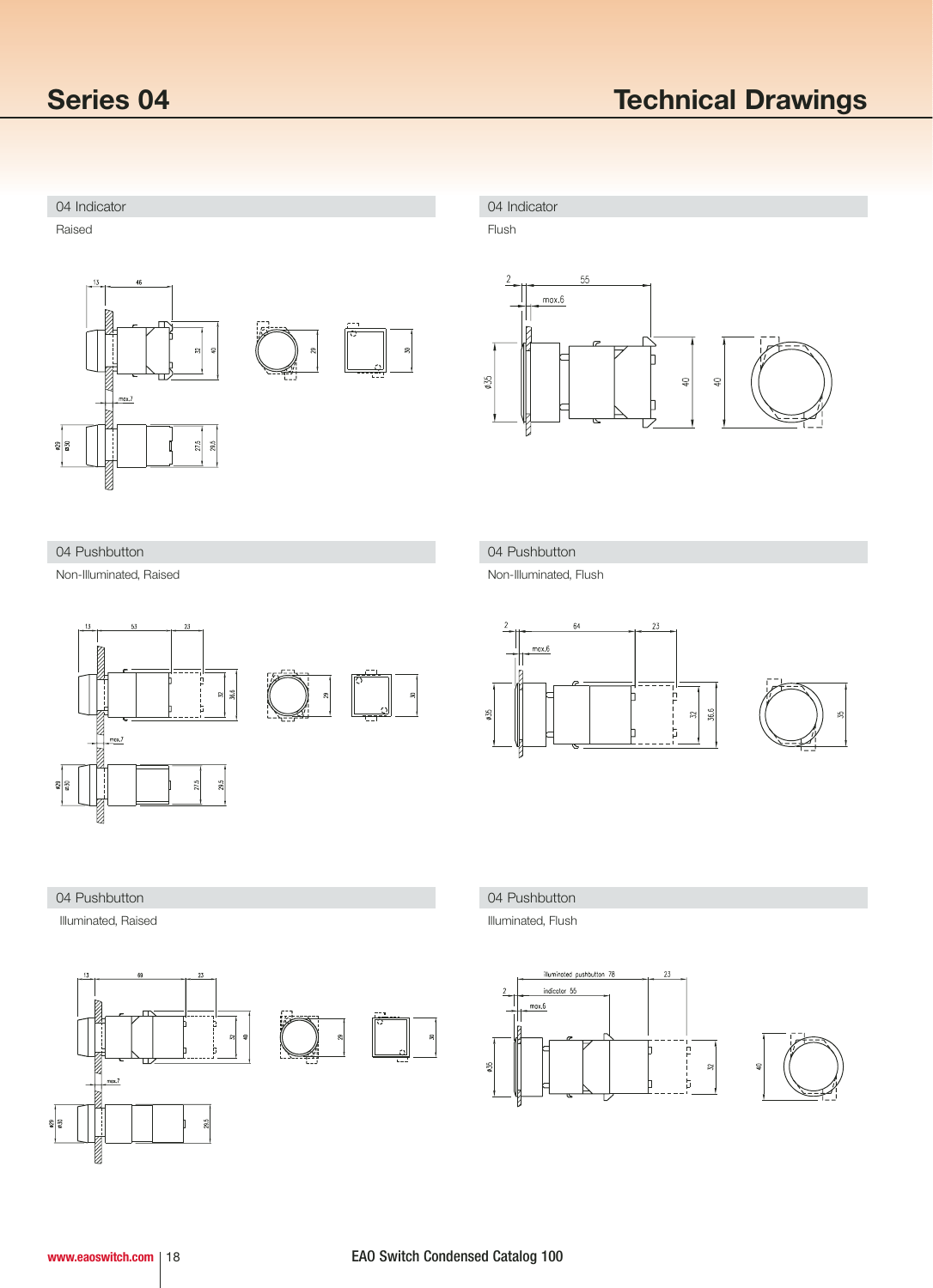# 04 E-Stop 04 E-Stop EN 418  $47\,$ 53  $23$  $\overline{\mathscr{D}}$  $max.7$ G þ 36.6  $\varnothing$  $\overline{32}$ Þ **NNSK** twist to release 04 E-Stop Mushroom 04 Keylock Pushbutton Mushroom

# 36.6  $\overline{32}$  $\frac{max.7}{max.}$ 29.5  $27.5\,$



EN 418 with optional key



2-Position, 3-Position, Raised



## 04 Keylock 04 Selector

2-Position, 3-Position, Flush 2-Position, 3-Position, Short and Long, Flush

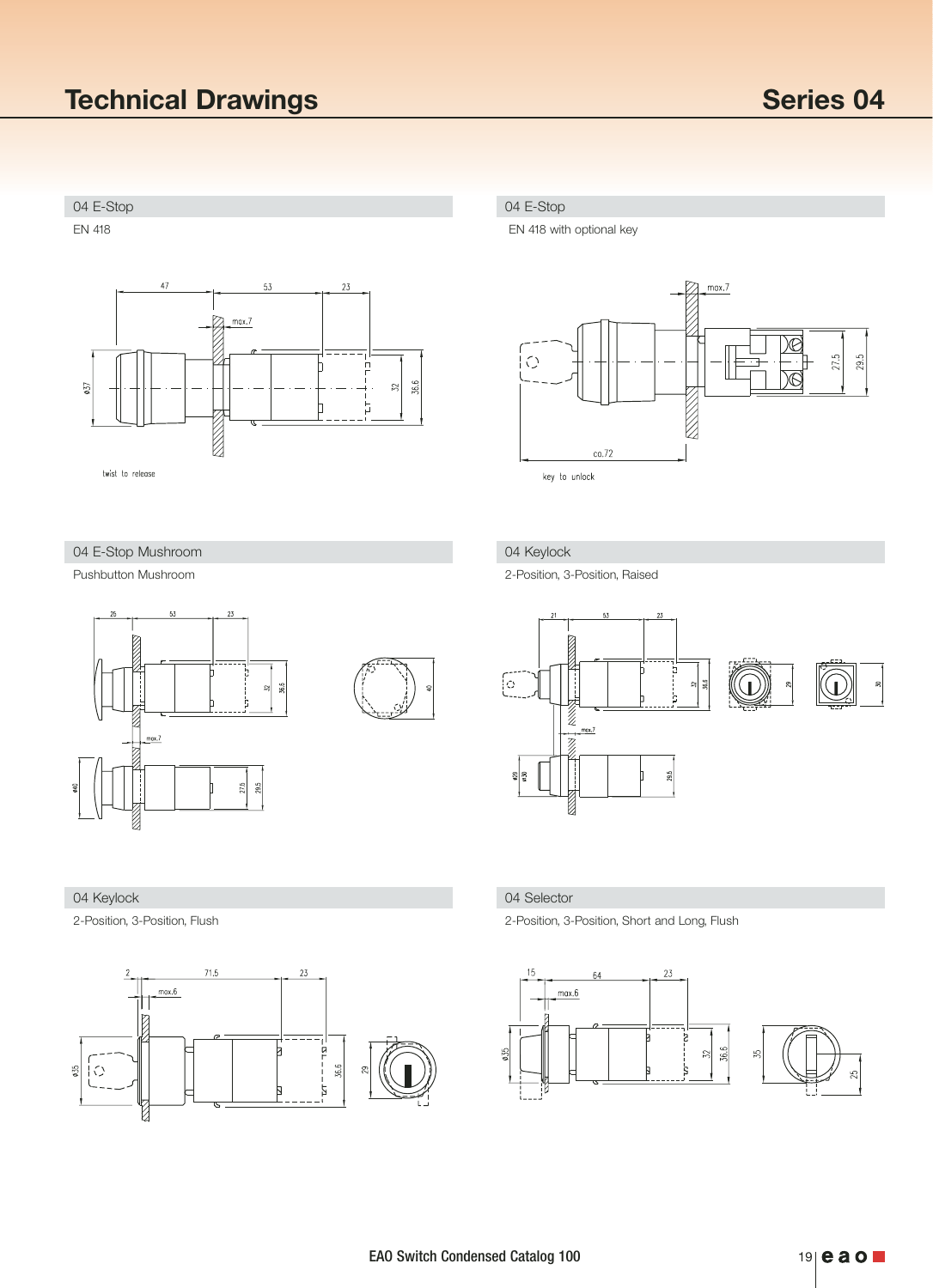## 04 Selector, Short Lever 2004 Selector, Long Lever

2-Position, 3-Position, Raised



2-Position, 3-Position, Raised



04 Buzzer

Raised



# 04 Buzzer

Flush